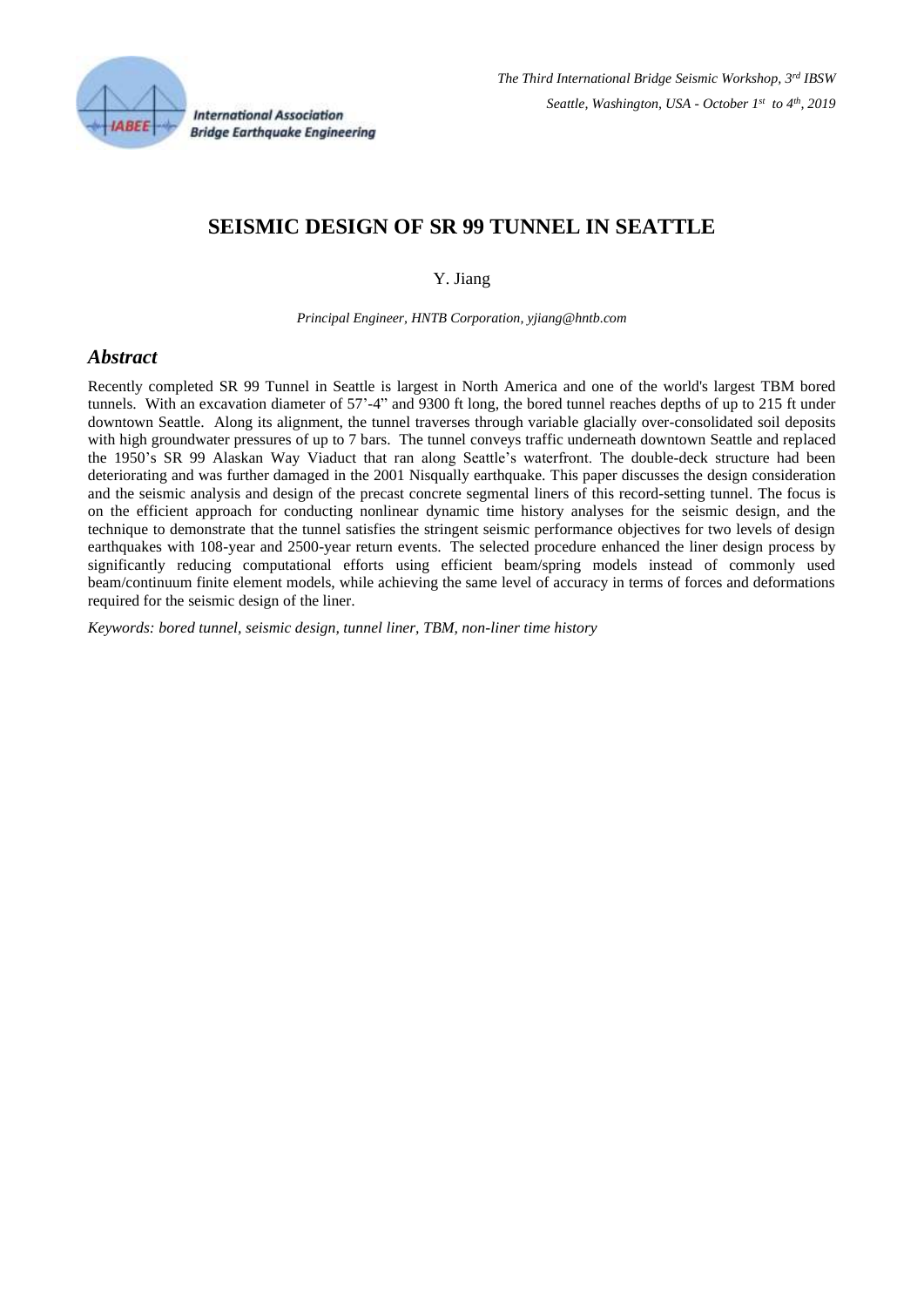### **1. Introduction**

The SR 99 Tunnel replaced the aging Alaskan Way Viaduct in the city of Seattle. Constructed in the 1950s, the double-deck viaduct was more than two miles long and carried about 110,000 vehicles each day. Studies had shown that the viaduct was nearing the end of its useful life, evidenced by its exposed rebar and deteriorating columns and beams. The viaduct was further damaged by the 2001 Nisqually earthquake, forcing the Washington Department of Transportation (WSDOT) to temporarily close it for inspection and limited repairs. The viaduct remained vulnerable in a future earthquake and continued to show signs of age and deterioration. In 2009, the Washington State Legislature voted to fund the plan to replace the viaduct with a tunnel large enough to build a double-deck high way inside. As a critical local and regional transportation link, the viaduct was required to remain fully operational during the construction of the tunnel

## **2. Project Description**

The SR 99 Tunnel (Fig. 1) begins at the south end with a 260 ft depressed roadway section that contains the mainline and southbound-off and northbound-on ramps; the tunnel is then followed by a 1250 ft of cut-andcover structure that serves as transition from a side-by-side roadway to a stacked configuration; subsequently continues with a 9300 ft of bored tunnel and ends with a 450 ft cut-and-cover structure at the north end.

The roadway structure inside the bored tunnel has a stacked configuration with two southbound lanes on the upper level and two northbound lanes on the lower level. At the interface between the cut-and-cover and the bored tunnel, the base of the cut–and-cover structure is approximately 67 ft below the ground surface, while the top of the tunnel is about 11 ft below the ground surface. The bored tunnel declines at a 4% grade passing under Alaskan Way, crosses under the existing Alaskan Way Viaduct and reaches a depth of 215 ft from the crown of the tunnel to the ground surface, and then rises at a 2% grade to the north and transition back to a cut-and-cover section. The cut-and-cover section of the tunnel switches the stacked northbound and southbound roadways into a side-by-side configuration that matches the existing grade. Where the bored tunnel emerges, the cut-and-cover excavation is about 76 ft deep.



Fig. 1 – SR 99 Tunnel alignment

## **3. Regional Setting and Seismicity**

Seattle is located within the central portion of the Puget Lowland, an elongated topographic and structural depression bordered by the Cascade Mountains on the east and the Olympic Mountains on the west. This lowland is characterized by low, rolling relief with some deeply cut ravines and broad valleys. The geology along the SR 99 Tunnel consists of complex sequences of glacial and nonglacial deposits that include fine and course-grained sediments that overlie bedrock at great depths.

The complex glacial stratigraphy in the Seattle area has a strong influence on the hydrogeologic regime and the nature of the groundwater flow. The groundwater regime in the area is highly variable.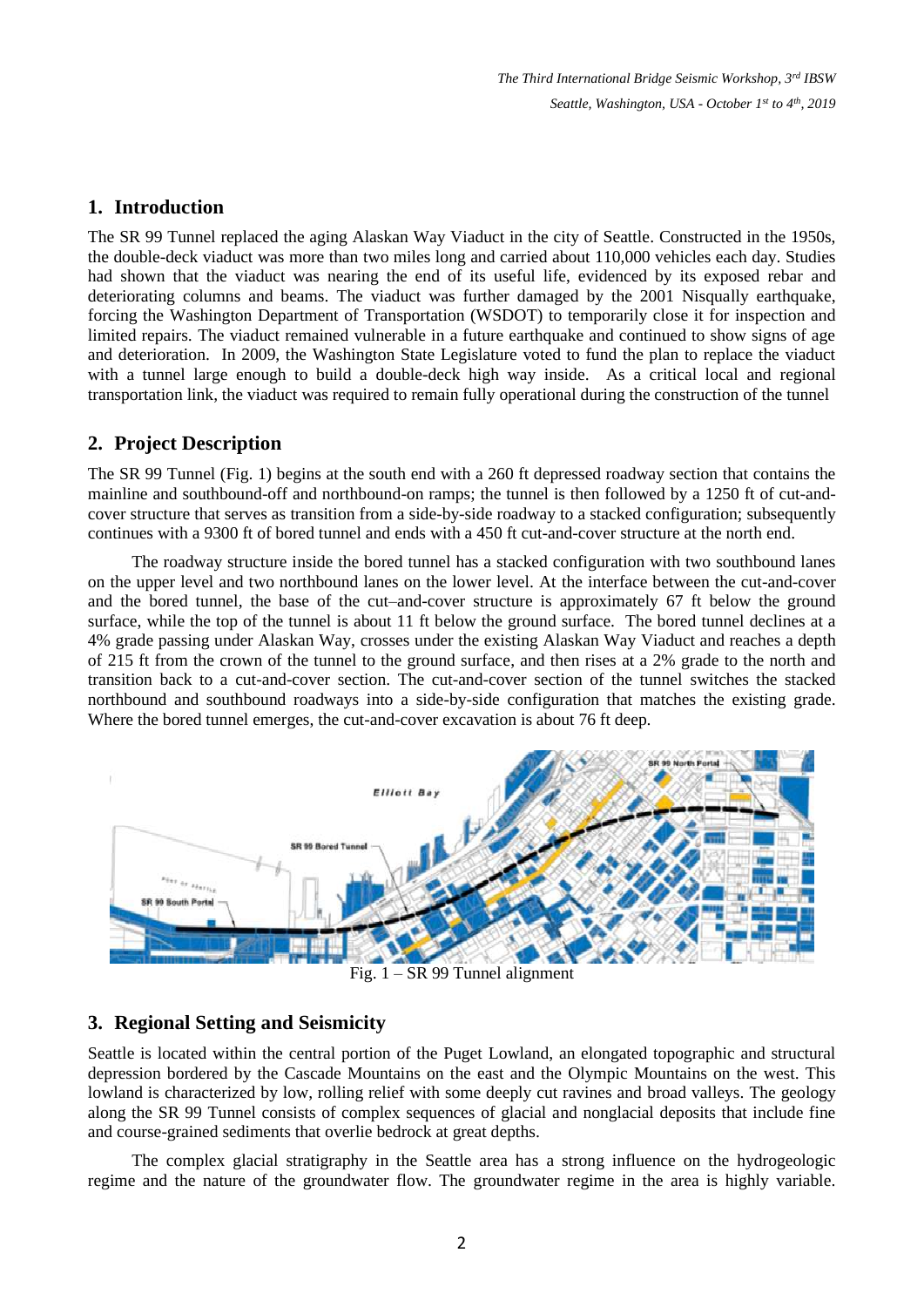Groundwater movement is then, in principle, predominantly downward to the discharge areas, eventually draining to the major surface water bodies such as Lake Union, Portage Bay, Lake Washington, and Puget Sound.

The Puget Lowland is located east of and close to the Cascadia Plate Subduction Zone within the Pacific Ocean. Intraplate zone earthquakes occur in the subducting Juan de Fuca plate at depths of 15-60 miles. Studies have shown that the subduction zone can produce earthquakes as strong as magnitude 9.0. Since 1870, there have been six earthquakes in the Puget Sound basin with measured or estimated magnitudes of 6.0 or larger, making the quiescence from 1965 to 2001 one of the longest in the region's history. The largest of these recorded were the magnitude M7.1 Olympia earthquake in 1949, the M6.5 Seattle-Tacoma earthquake in 1965, the M5.1 Satsop earthquake in 1999, and most recently the M6.8 Nisqually earthquake in 2001. Strong shaking during the 1949 Olympia earthquake lasted about 20 seconds; about 40 seconds for the 2001 Nisqually earthquake.

## **4. Tunnel Liner**

Precast segmented lining was chosen for the bored tunnel. The lining segments were installed using an earth pressure balance (EPB) tunnel boring machine (TBM). The Design Life of the bored tunnel is required to be 100 years. Design Life is the time for which structures are expected to function at their design capacity before replacement or major rehabilitation.

### 4.1 Geometry and Cross Section

The bored tunnel has an interior diameter of 52 ft, which made it the largest TBM bored tunnel in soft ground in the world at the time of design. The tunnel provides a 32 ft curb-to-curb roadway width and 15.5 ft vertical clearance within the bored tunnel (Fig. 2). The bored tunnel accommodates two 11 ft wide travel lanes and 8 ft wide west and 2 ft wide east shoulders in each direction, providing a uniform shoulder travel way and accommodating larger vehicles to transit and move goods and services through the tunnel. The tunnel clearance envelope features a consistent vertical and horizontal cross section from the cut-and-cover sections through the bored tunnel.



Fig. 2 – Liner cross section

The precast segmented lining is made of universal rings that are 2 ft thick and approximately 6.5 ft wide, consisting of 7 typical segments, 2 counter segments, and one key segment. The universal rings were placed to ensure that there are no continuous joints between ring segments. This is an advantage when considering water tightness and structural strength. In addition, it allowed the TBM to negotiate sharp vertical curves if needed to respond to an unexpected change of face conditions.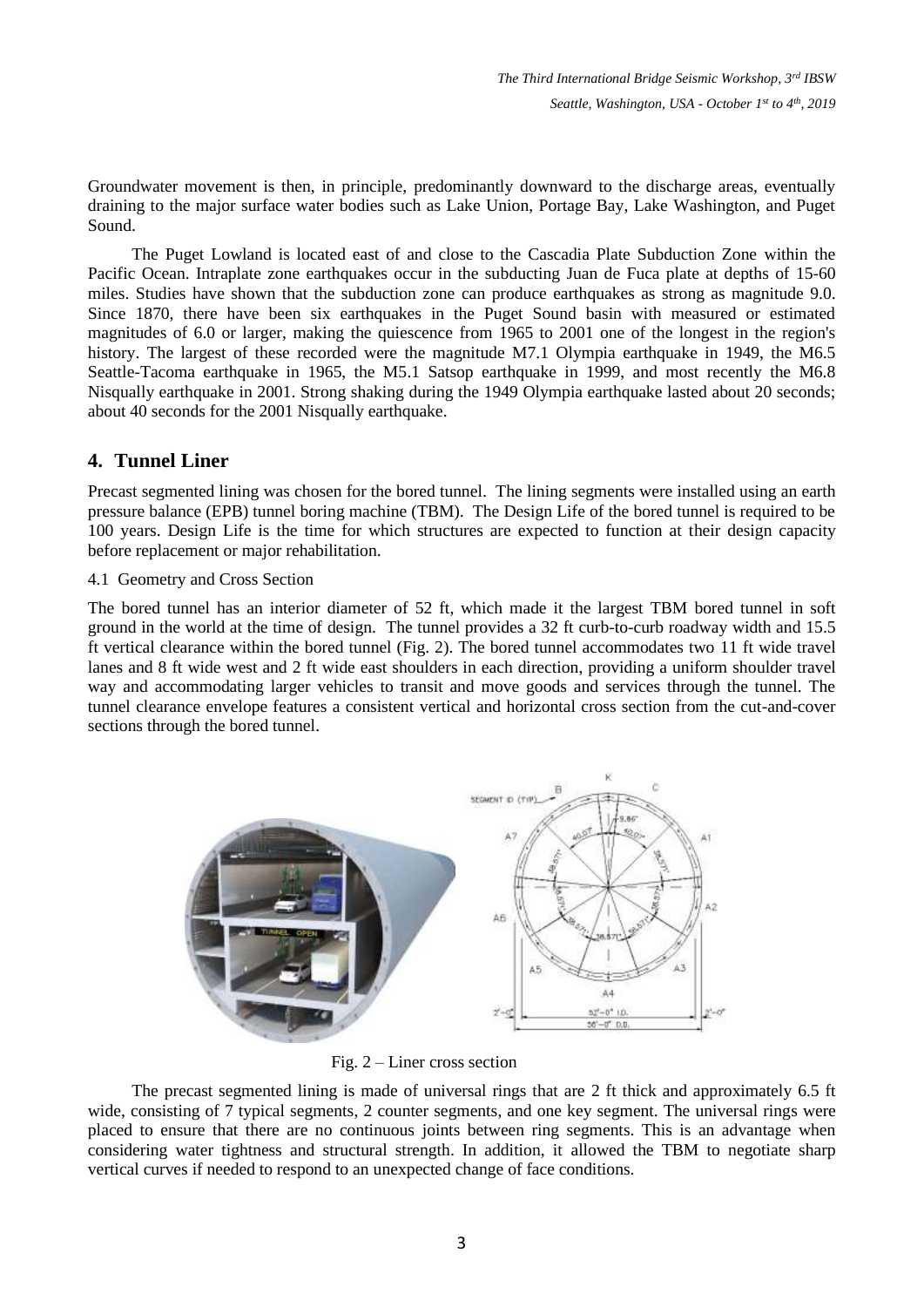*The Third International Bridge Seismic Workshop, 3rd IBSW Seattle, Washington, USA - October 1 st to 4th , 2019*

#### 4.2 Design Criteria and Design Considerations

The concrete for the liner is a special mix with a specified compressive strength of 7,000 psi at 56 days. The steel reinforcements in the liner are deformed wire rods conforming to ASTM A496, Grade 75 ksi. The strength design of the liner is in accordance with AASHTO Load and Resistance Factor Design (LRFD) method [1], which considers the statistical variability of member strength and of the magnitude of the applied loads. The load factors in AASHTO have been modified according to the FHWA Manual [2].

The design of the tunnel liner considered the required 100-year Design Life, the scale and diameter of the tunnel, the intended use, ground conditions, seismic conditions, ground water conditions, depth of cover, buoyancy, ground and ground water chemistry, fire resistance, and construction sequence and schedule. The design also considered existing buildings, structures, and utilities that are along the tunnel alignment that fall within the tunnel's zone of ground movement influence. An additional uniform gravity loading along the tunnel alignment was included to account for future building loads. The uniform loading is 7000 psf, projected across a width of 80 ft and centered about the tunnel at a height of 55 ft above the crown of the tunnel. Two major construction conditions were considered in the design of the liner: one, at the end of tunneling for the tunnel ring only, and two, the completed tunnel consisting of tunnel lining and interior structures and systems. Multiple analytical methods were used in the design and parametric studies were conducted to validate the results.

Dual levels of design earthquakes, Expected and Rate Earthquakes, were considered for the design of the tunnel liner. The Expected Earthquake has a 108-year return period and is associated with an Operational Performance Objective, while the Rare Earthquake that has a 2500-year return period and is associated with a Life Safety Performance Objective. Under the Expected Earthquake, minimal damage to the liner segments, joints and water tightness is anticipated because the lining is designed to respond in an elastic manner. For each of the two return periods three seismic events were considered (PACDAM, TABAS and TCU052 for Rare Earthquakes and Firesta, GLE and SewPk for Expected Earthquake), for a total of six cases, and the results were subsequently enveloped for respective return events. Seismic ground motions at the tunnel were generated by performing a site response analysis.

Concrete compression strain is limited to 0.003 and tensile strain in reinforcing steel is limited to 0.002. Under the Rare Earthquake, the objective is to prevent collapse of the tunnel liner. Inelastic deformations are allowed under the Rare Earthquake but limited to the acceptable levels. Concrete strain is allowed to exceed 0.003 but limited to 0.005 provided that the strain is predominantly due to flexure. The tensile strains in a mild reinforcing steel is limited to 0.06 for reinforcing bars up to US #10 size and 0.045 for US #11 size and larger.

The liner segments are connected with two bolts at all radial joints, three bolts and three shear bicones at the circumferential joints for the typical and counter segments, one bolt and one shear bicones at the circumferential joints for the key segment. The gaskets are manufactured of EPDM with 1.75 in bottom groove width, that is fused with a strip of hydrophilic material. The gasket was chosen to seal the groundwater under normal service conditions as well as seismic conditions when the joints between liner segments likely to open more than that of static conditions.

#### 4.3 Static Design

Fifteen sections were analyzed along the length of the tunnel alignment for the static design of the segmental liner. The design sections were selected to capture widely varying loads imposed on the tunnel liner and to assess the geologic and hydrogeologic variability along the tunnel alignment. Since the structural design of the tunnel is in accordance with the Load and Resistance Factor Design (LRFD) methodology, the loads from various sources were combined using different load factors. Because the continuum models simulate the sequences of tunnel construction, the loads at each construction stage are dependent on the previous stages; thus, applying load factors explicitly in the continuum model will yield erroneous results. To overcome this inconvenience, both 2D continuum models and beam-on-spring models were created for each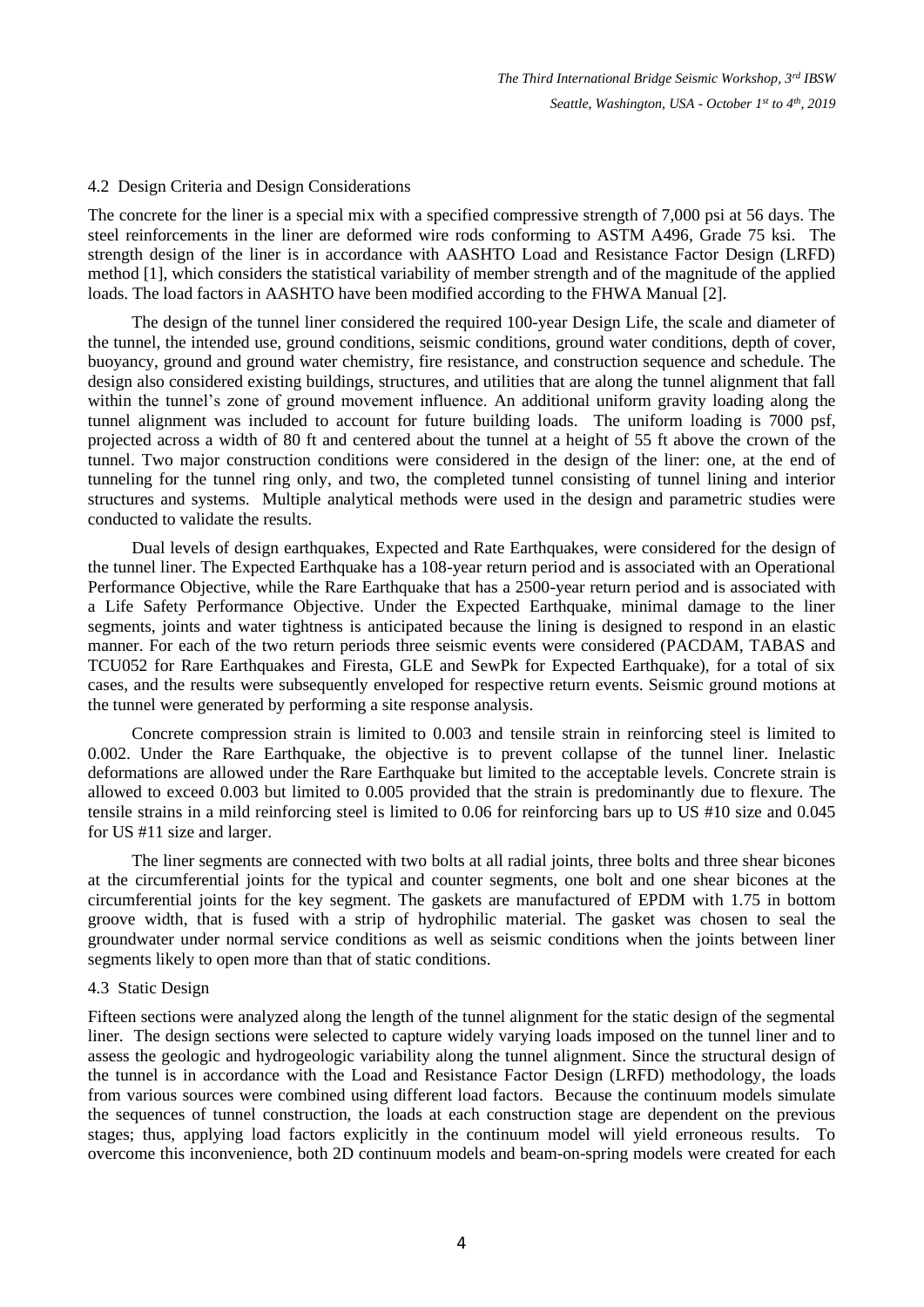of the 15 sections. The continuum model was created using FLAC software and the beam-on-spring models were created with CSiBridge software.

The primary purpose of the FLAC 2D continuum models was to determine the soil loads on the liner; the liner is subjected to various loading conditions including soil overburden, groundwater, existing building loads, and a predefined future building load. In addition, these models were also used to determine the soil springs that consider soil-tunnel interaction. A sample FLAC 2D continuum model is shown in Fig. 3. The loads and springs generated from the continuum models were then used in the 2D beam-on-spring models (Fig. 4), where the loads were factored and combined. Another benefit of using two models was to integrate the work of the geotechnical and structural engineers in a streamlined design process. The geotechnical engineers mainly focused on the continuum models which provide loads and springs on the liner, with an emphasis on the geotechnical aspect of the liner design. The structural engineers primarily focused on the beam-on-spring models as well the structural design of the liner, with an emphasis on the structural aspect of the liner design.







Static soil loads on the liner generated from the FLAC continuum models represented the end of tunnel liner construction, but prior to construction of the interior structure. The same loads were applied in the beam-on-spring models for structural design for both the temporary and final design cases with and without the effects of the interior structures and loads.

The liner reinforcement was designed for several strength limit states based on the enveloped axial forces and bending moments from the beam-on-spring models. Because of the relatively large tunnel diameter to line thickness ratio, the liner behaves predominantly as a compression member. The liner design requirements stipulate a minimum volume of reinforcement of one percent of gross volume of concrete distributed as 0.25% longitudinal and 0.25% circumferential on intrados and extrados of the segment. This design requirement does not meet code-specified minimum requirements for compression or bending members. An in-depth analysis of the code-specified minimum reinforcement requirements revealed that the minimum reinforcement was aimed at reducing the effects of creep and shrinkage of concrete under sustained compressive stresses. Unless a limit is placed on the ratio, the stress in the reinforcement may increase to the yield level under sustained service loads. Therefore, if the applied load is limited such that the combined strain in the steel is less than the yielding strain with a reduction factor, the code-specified minimum reinforcement would then not be applicable. The analysis concluded that both primary (circumferential) and longitudinal reinforcements were governed by the minimum reinforcement stipulated in the liner design requirements, that being the fore mentioned 0.25% at each face in each direction.

Since the loads acting on the circumferential joints due to the jack thrust are very large due to the size of the TBM machine, a substantial amount of bursting reinforcement was needed for resisting bursting. The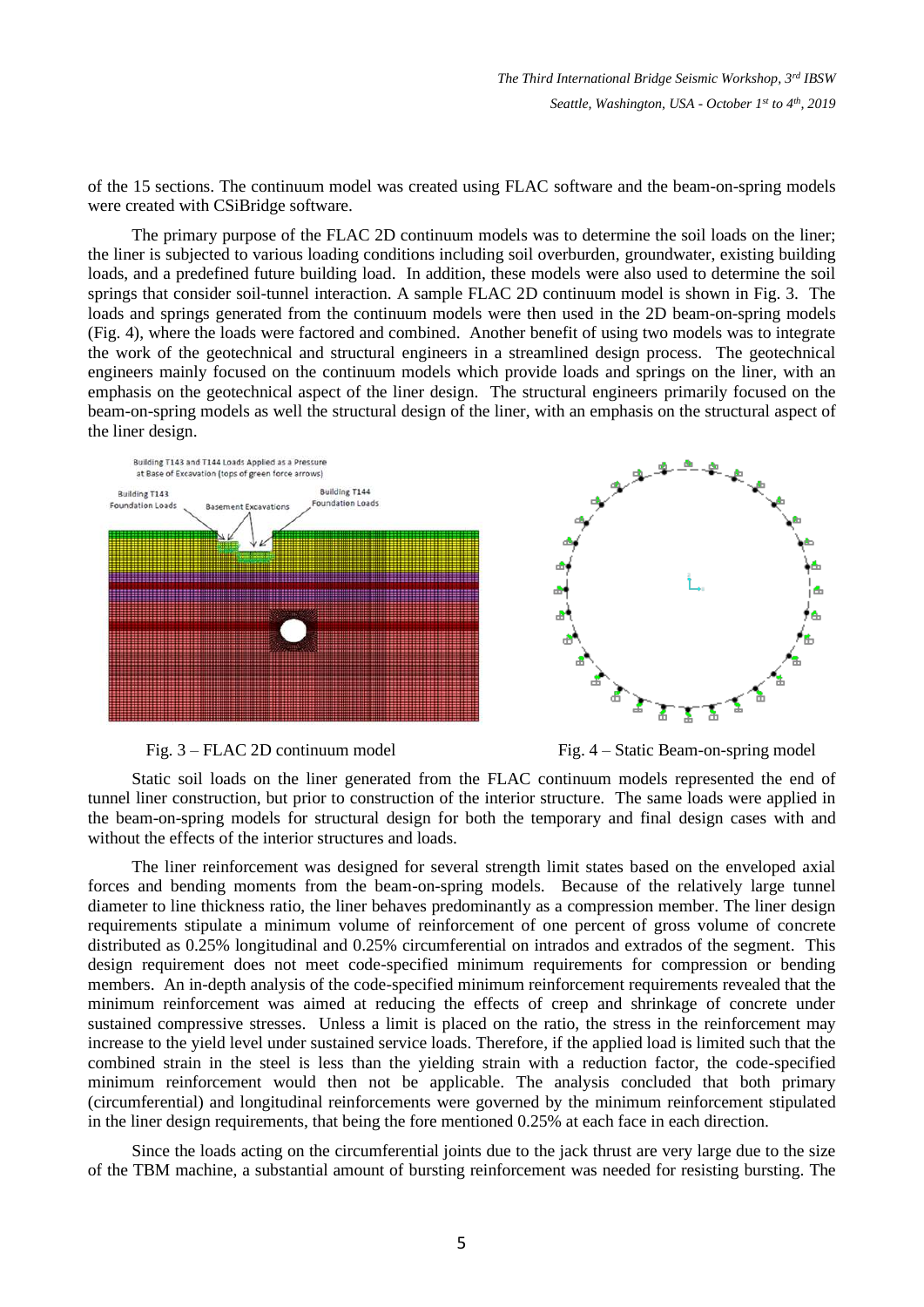design of segments also included consideration of demolding, shipping, lifting, and stacking with a concrete strength of 2000 psi, representing the strength at the time of release. Concrete spalling was also considered for the gasket groove when the gaskets are being compressed.

### 4.4 Seismic Design

Tunnel structures are less susceptible to earthquake damages than surface structures because they are constrained by the surrounding soils, so inertia plays a secondary role and the amplitude of ground motion tends to decrease with depth. Nevertheless, some underground structures have been subjected to considerable damages in recent large earthquakes. Analysis of the bored tunnel included loading from seismic deformations and ground accelerations considering three primary modes of deformation during seismic ground movement; 1) ovaling, 2) axial, and 3) curvature deformations.

A two-step analysis procedure was adopted to analyze seismic ovaling. First, deformations of the soil surrounding the liner due to the seismic waves propagating from bed rock through soil media and in absence of the liner were computed with a continuum model (Fig.5).



Fig. 5 – QUAD4M continuum model

Second, the ground deformations were imposed to the liner through supporting elements (non-linear springs) using CSiBridge beam-on-spring models by performing non-linear dynamic time history analysis (Fig. 6). The liner was analyzed for three Expected Earthquake events, and three Rare Earthquake events. The results for the Expected and Rare Earthquakes events were then enveloped respectively.



Fig. 6 – Seismic Beam-on-spring model

The results from the time history analysis showed that the maximum ovaling is about 1.5 in or 0.2% of the ring diameter for the Rare Earthquakes. Figure 7 is a sample snapshot of the ring deformation for a Rare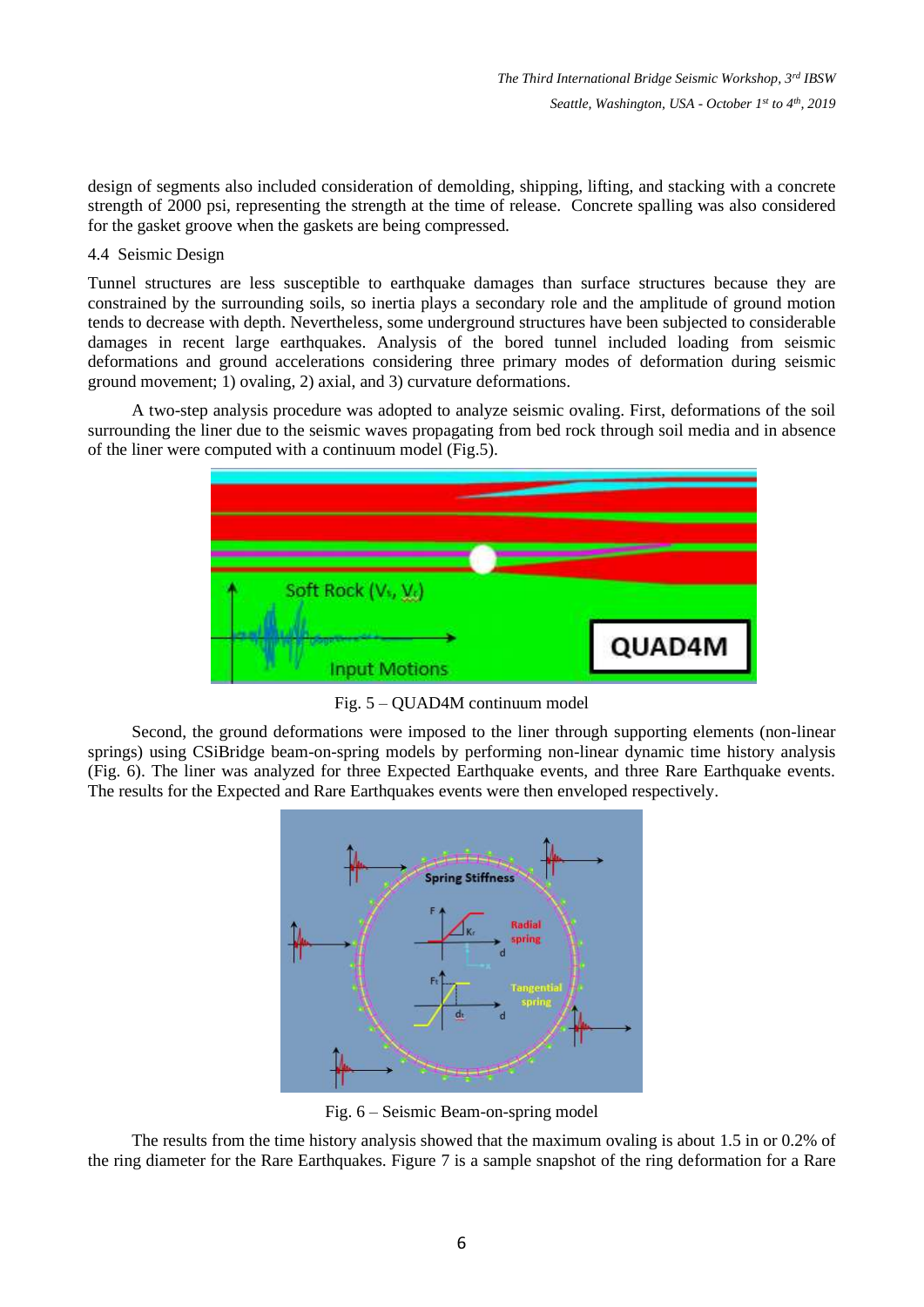

Earthquake event. It is observed that maximum ovaling is generally in a diagonal direction, which is consist with the open round cavity deformation caused by a free-filed ground shear distortion [6].

Fig. 7 – Sample seismic ring deformation

In addition to the 2D models for studying ovaling effect, a 3D global spine model of entire tunnel was created to determine forces and deformations along the longitudinal axis of the liner for axial and curvature deformations, as well as the seismic movements at each end of the tunnel (Fig. 8). Displacement time series in three principal directions were applied to the tunnel structure considering seismic site response, stiffness of the liner and the surrounding soil, stiffness of adjacent cut-and-cover structure, to capture the longitudinal response of the tunnel. The results from the global 3D seismic analysis controlled the design of shear bicones and circumferential joint bolts to meet the seismic shear demand.



Fig. 8 – Global spine model

Table 1 shows the calculated joint opening and closing from global spine model at the south end of the tunnel. The values formed the base for the flexible joint design. Note that there is a significant difference between the movements from the Rare Earthquake and those from the Expected Earthquake. The difference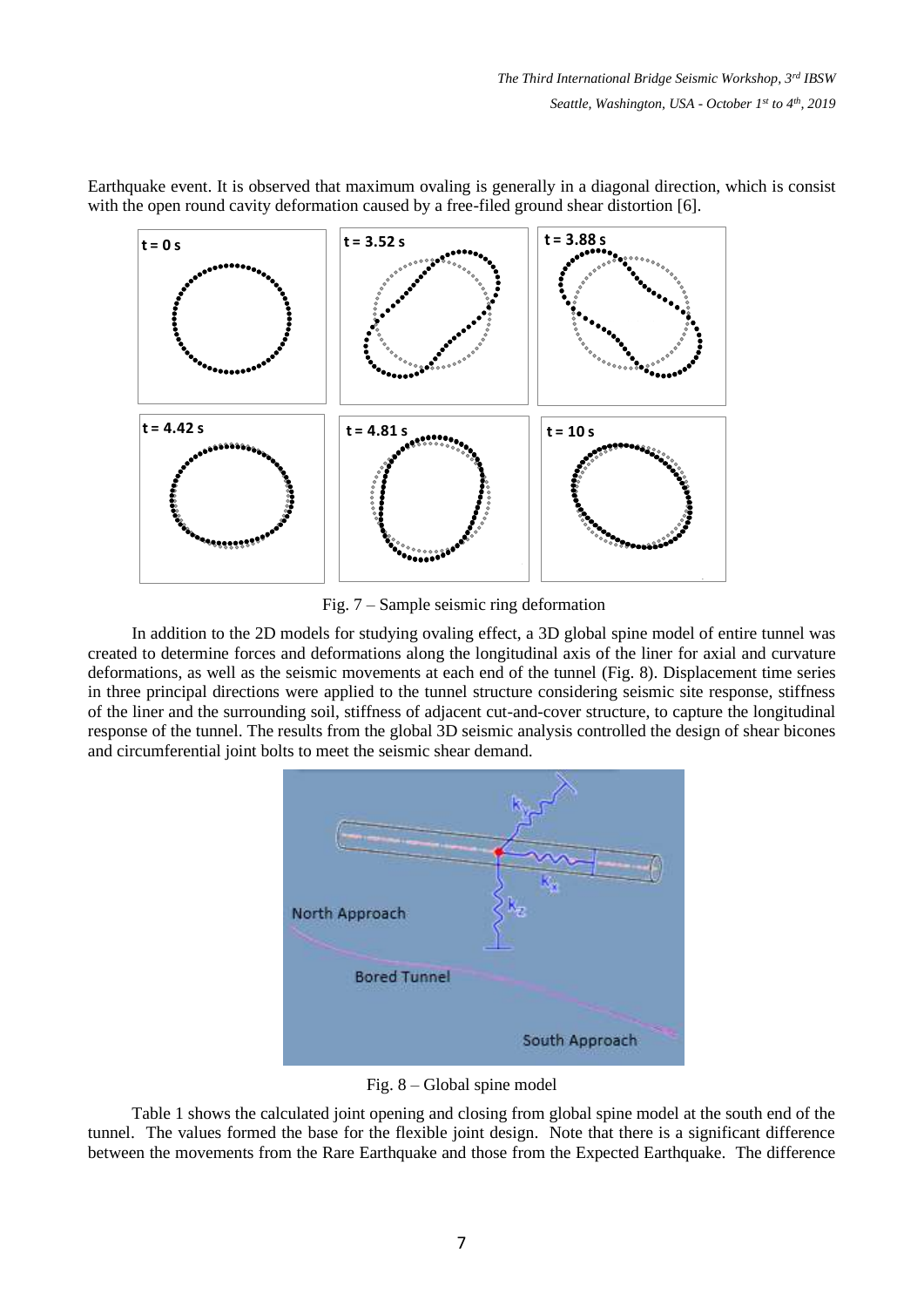| Table $1 -$ Tunnel movement at south end |                           |                            |
|------------------------------------------|---------------------------|----------------------------|
| Joint Gap                                | Rare Earthquake           | <b>Expected Earthquake</b> |
|                                          | $\lceil \text{in} \rceil$ | $\ln$                      |
| Opening                                  | 6.6                       | 0.1                        |
| Closing                                  | 8.6                       | 0.2                        |

can be attributed to slippage between the liner and the surrounding soil that takes place during a Rate Earthquake.

To predict the local behavior of the radial and circumferential joints and determine the required gasket sizes, a 3D finite element model of four rings was created (Fig. 9). The maximum seismic ovaling deformation from the 2D model and maximum curvature from the 3D spine model were applied to the finite element model and the openings of the circumferential and radial joints were then determined.



Fig. 9 – 3D finite element model

The maximum joint opening was found to be about 0.11 in. Gasket size was then determined for a combined value of opening from static and seismic loads as well as construction tolerances, in addition to the consideration of gasket offset and water pressure.

# **5. Conclusions**

SR 99 Tunnel is a significant undertaking due to its size, geological location, and the site conditions under which the tunnel is built. The facts that the tunnel is in a highly active seismic region and was the largest diameter soft ground TBM bored tunnel in the world at the time of design, and the deteriorating Alaskan Way Viaduct needed to remain fully operational during the construction of the tunnel made the design a challenge. Among others, the design of SR 99 Tunnel led to conclude that 1) dynamic time history analysis is an invaluable tool to quantify liner seismic deformations and forces; 2) temporary stress conditions such as resulted from TBM jacking become even more critical for large diameter liner segments, and 3) the two-step procedure enhanced the liner design process by significantly reducing computational efforts while achieving the same level of accuracy for the seismic design of the liner.